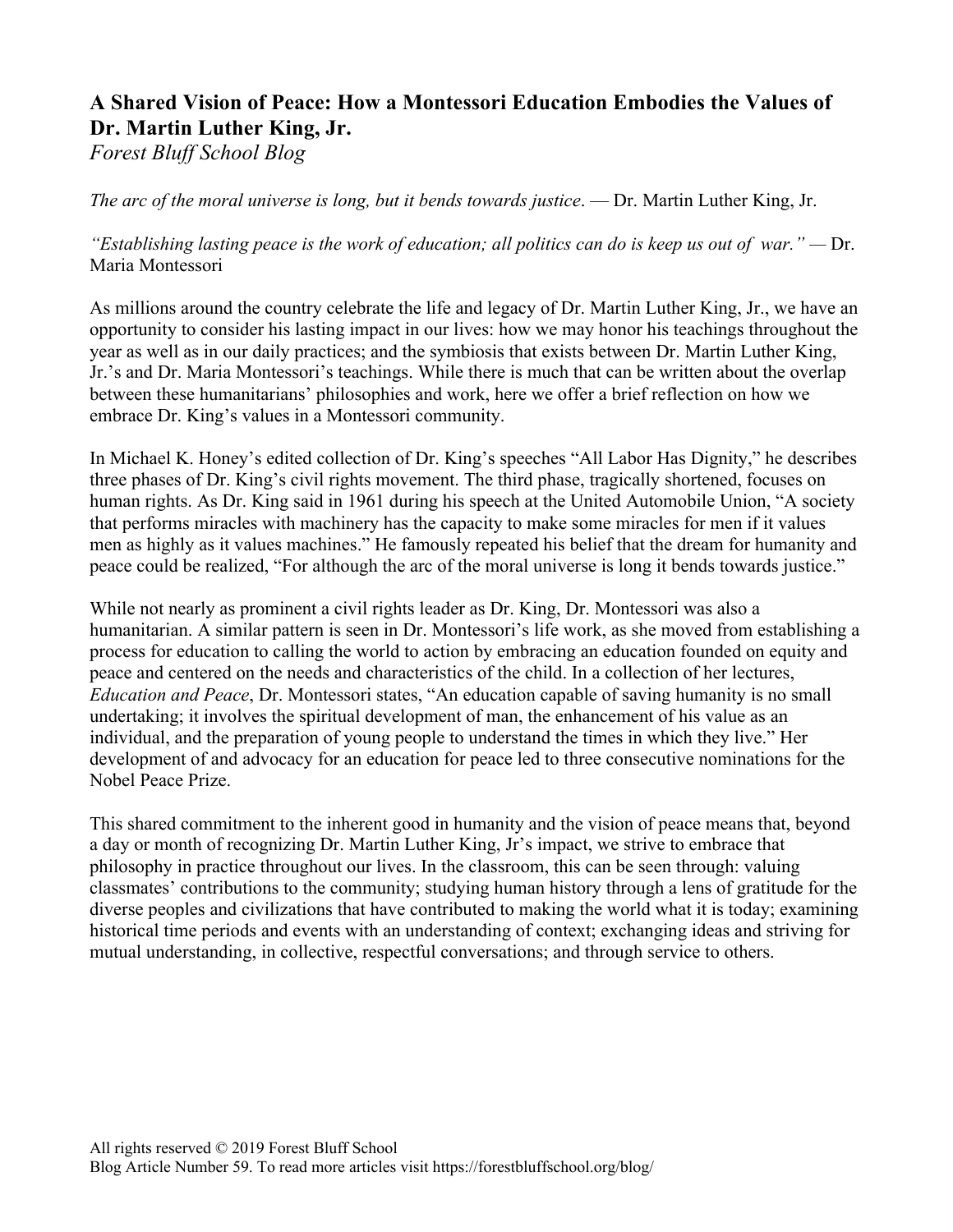## **Valuing Classmates' Contributions to the Community**

"*Life's most persistent and urgent question is, 'What are you doing for others*?*'" —* Dr. Martin Luther King, Jr.

*"The consciousness of knowing how to make oneself useful, how to help mankind in many ways, fills the soul with noble confidence, almost religious dignity." —* Dr. Maria Montessori

We see the respect of work—of human contribution—throughout the Montessori community. This begins at the youngest ages, where children's natural capacity to find joy in contributing is encouraged. Children as young as 18 months old are given daily opportunities to work in ways that benefit the whole class: washing windows, watering plants, preparing food and setting the table for a communal meal, and so on.

Children in Montessori each have responsibilities for the care of the community, ranging from ensuring they replace work items to carefully polishing and dusting shelves or caring for classroom pets. The mantra of the classroom becomes "We are all responsible for the well-being of the community." This can be seen in small acts, such as when a child recognizes that a peer needs assistance and offers it kindly, or when an older child holds open the door for the family of a toddler. It is also seen as the Young Children's Community shares meals together, passing food to one another, each ensuring that there is enough to feed the whole group before taking seconds; or by waiting to eat until everyone has been served and a collective thanksgiving is said to express gratitude for their meal and the joy of sitting among friends. Following the meal, the students are responsible for cleaning up after themselves, and there is a flow of movement as they take turns washing their dishes, wiping remnants of food from tables, and returning chairs to their place—everyone doing their part and understanding that each task, however small, is for the benefit of all.

### **Studying History Through a Lens of Gratitude**

As children enter their elementary years, they become more cognizant of social constructions and patterns, and are exploring moral values and behaviors both within themselves and in the world around them. This is the same age at which children in Montessori are formally introduced to human history and the beginning of society, with an emphasis on *gratitude* for those individuals who have helped create the society we live in today—both those deemed "significant" (i.e. renowned historical figures) and "ordinary" (the average human in a certain place and time). Just as Dr. Martin Luther King, Jr. and Dr. Maria Montessori urged society to recognize the dignity of all work and value the contributions of all, no matter their task, Montessori students are encouraged to view human history through a lens of gratitude for the individuals, known and unknown, who helped create a better society for us living in today's world. Many of the early Montessori Elementary lessons are designed to appeal to the child's natural tendency to engage in hero worship, often serving as a launching point for the child's further independent research. The Montessori child does more than ask "What can we learn from these people?" or "How is my life experience alike and/or different from theirs?" They also thank them for their contribution to society.

In the Lower Elementary, many of the Great Lessons emphasize the theme of one-ness. They identify what humans throughout time and around the world have in common with one another. The children study a diverse array of world civilizations, influential leaders, and change makers. From an early age,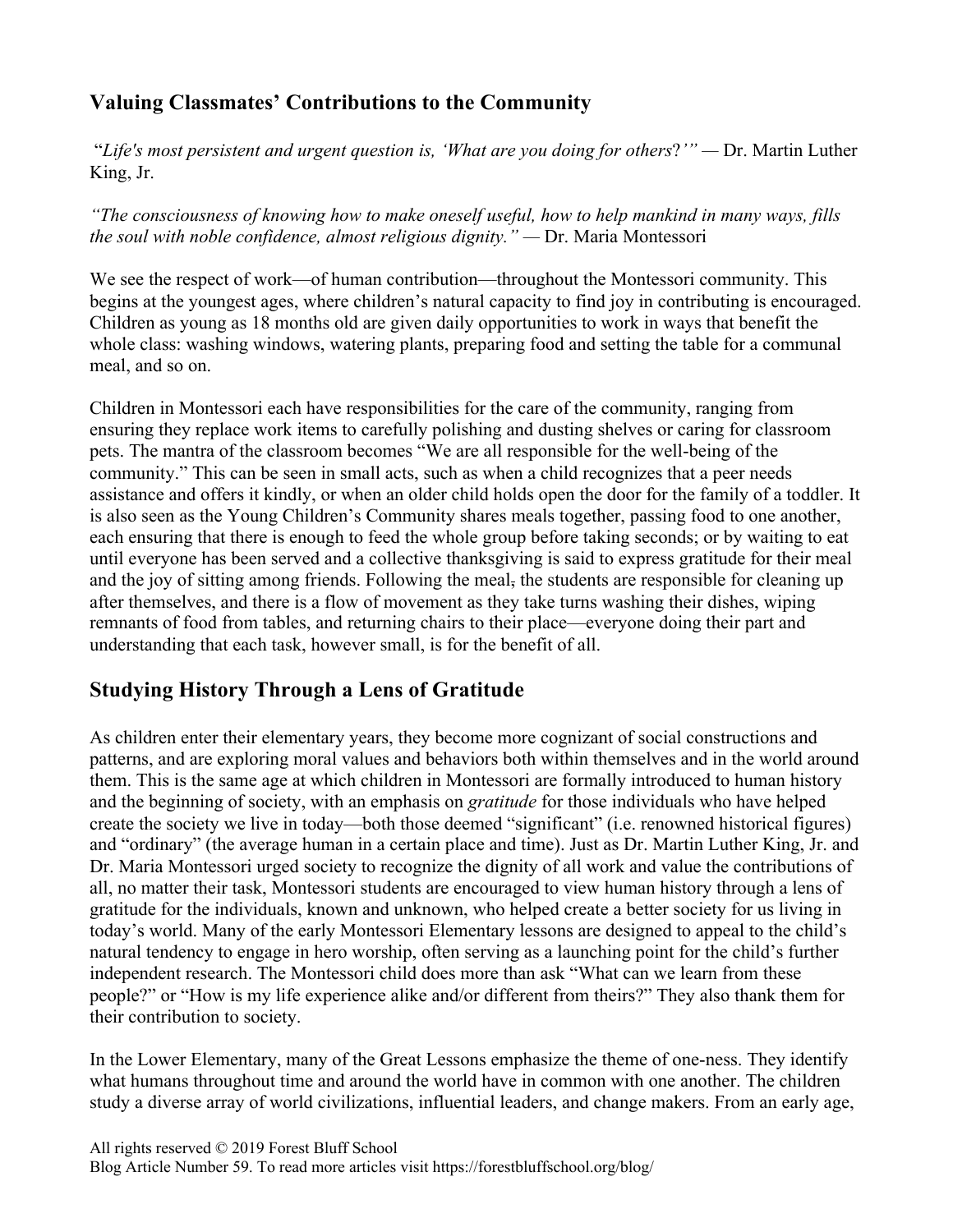the children are asked to investigate these individuals by assessing what Dr. Montessori referred to as their "fundamental human needs." These are the core entities and values that all human beings have in common, regardless of their place in history or geographical location. For example, they will discover how the individual or society satisfied their needs for food, shelter, self-defense, transportation, and even their spiritual needs. The Montessori *Fundamental Needs* charts can be applied cross culturally, demonstrating how all humans share the same sets of needs.

The three Great Lessons specific to human history—*The Coming of Human Beings on Earth, Communication in Signs,* and the *Story of Numbers*—and the key lessons that follow from them are given regularly throughout the school year and from which the children do more in-depth research of their own. This work is designed to highlight the universality of the human experience. For example, *The Story of the Coming Human Beings* specifically identifies how all humans are special due to hearts that can love, minds that can think, and hands that can create. The key lessons on *The Interdependencies of Human Beings in Society* highlight the individual humans who contribute to our daily life, often times going unnoticed. These lessons focus on individuals working together both to create a product for the greater good and to serve the community.

By first identifying our commonalities, such as our fundamental human needs, the children connect themselves to the individual or individuals being studied. They then recognize and explore the innovative or alternative ways in which these needs were met. As they investigate the life experiences of these diverse societies or influential individuals, the children are not only able to learn the tactical means by which these people brought about change, but more importantly they feel a connection to them, and an overwhelming sense of gratitude for the work they've done or continue to do.

In celebrating a particular transformative individual, or hero, such as Dr. Martin Luther King, Jr., the children engage in more pointed activities surrounding the individual's work and his or her tremendous impact on the world. They utilize Dr. Montessori's approach to human history as they ask why Dr. King, for example, needed to fight for change, and they investigate how he did so. Some students may choose to write a play, research other civil rights activists, or seek out a local expert. They celebrate with a deep sense of gratitude and admiration for both Dr. Martin Luther King, Jr. himself, the people he advocated for, and his message of peace and equality.

### **Understanding Historical Context**

Montessori students are encouraged to dig deep into historical context, finding the connections between events, movements, and messages. For example, an Elementary-aged child learns that grandparents of his close friends did not have the ability to vote in the Southern states due to being born African American. This insight brings about questions regarding voting status, the history of civil rights in the United States, and research into current civil engagement regarding everything from access to voting to how the electoral college is structured. The world is open to explore because a community that embraces humanity, embraces questions and investigation.

In the Secondary Level at Forest Bluff School, during history and literature discussions and through a civics trip to Washington, D.C., students spend time thinking about the history of slavery in the United States and tying that history to the ongoing Civil Rights Movement. They go beyond research conducted at the Elementary Level and delve into the historical context of events and movements, allowing them to see the connections across time periods and to confront some of the more complex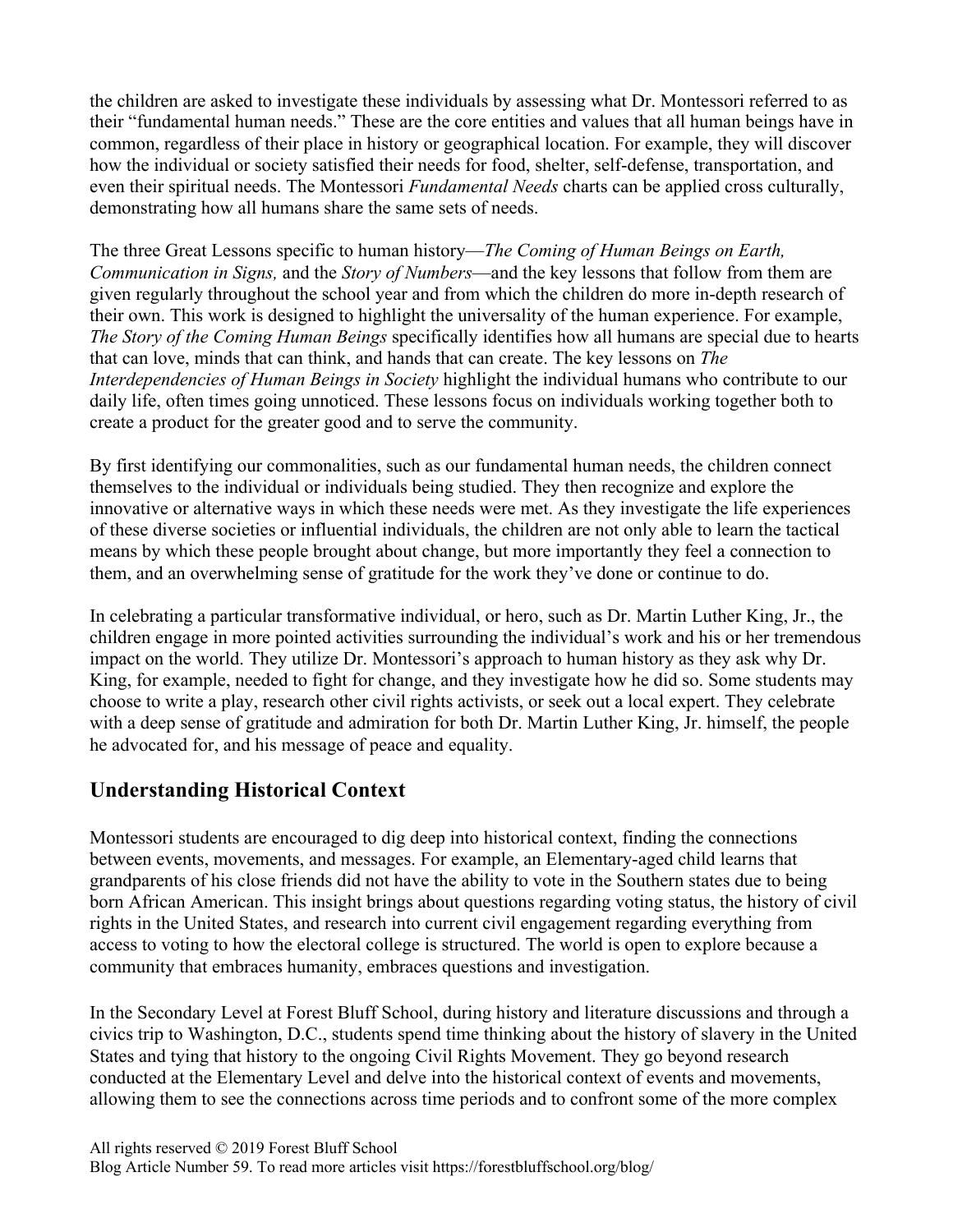topics in our world's and nation's history. For example, the implications that our founders were great leaders and thinkers, and that they were fundamentally flawed as slave-holders is something that our students do confront. They read source material such as John Locke, the Constitution, Abraham Lincoln, Jefferson Davis, and Justice Taney's Dredd Scott decision. These primary sources are approached with a critical eye towards meaning and interpretation.

By the time they study the Civil Rights Movement, the students have a context for understanding its significance; they can see for themselves how the important work of Martin Luther King, Jr. and other leaders of the Civil Rights Movement is directly connected to and shaped by the time period from the founding of our nation up through reconciliation and reconstruction after the Civil War. When history is contextualized in this way, the people who make it are better understood and appreciated for their complexities and heroism.

### **Respectful Conversations & Mutual Understanding**

When students acknowledge and express gratitude for the contributions of their classmates and the humans who came before them, they are better equipped to approach their differences and conflicts from a place of mutual respect. Students in a Montessori classroom are empowered to constructively work through their differences in peaceful dialogue. Such conversations are critical to the students' development of problem-solving and conflict resolution skills that they will use throughout their adult lives. At Forest Bluff School, students are provided freedom to responsibly cooperate inside and outside the classroom on a daily basis. Students self-organize into small groups to pursue research interests, solve a detailed math problem, create music on the Montessori Bells, etc. This cooperation is also practiced as they organize small groups for playing outside. When working and playing together, students practice listening to one another, coming to a mutual understanding, and compromising on a path forward—skills that are essential to the continued progress toward a more just, humane, and peaceful society.

### **Service Work**

Both Dr. King and Dr. Montessori believed that a life lived in service of others was a life well-lived. The vision of peace that both luminaries promoted is only possible through action, or service, that is based on the respect, understanding, and gratitude that has already been established. As the child grows, their foundation in valuing humanity can be seen through service-oriented work and experiences. Because Montessori children of all ages internalize the importance of contribution to the classroom community, it is only natural for them to apply that mentality and behavior to the community at large.

Service work is an integral component of experiential learning trips at the Secondary Level at Forest Bluff School. In the past few years, for instance, students have worked together to build an amphitheater, archery shed, canoe racks, and a scenic lookout for a YMCA camp that offers yearround programming in support of youth development, healthy living, and social responsibility. Completing an arduous task from beginning to end for the sake of contributing to the greater good gives adolescent students perspective. Such experiences impress upon them the enormous amount of collaboration and hard work that is required to build a highly functioning, just society.